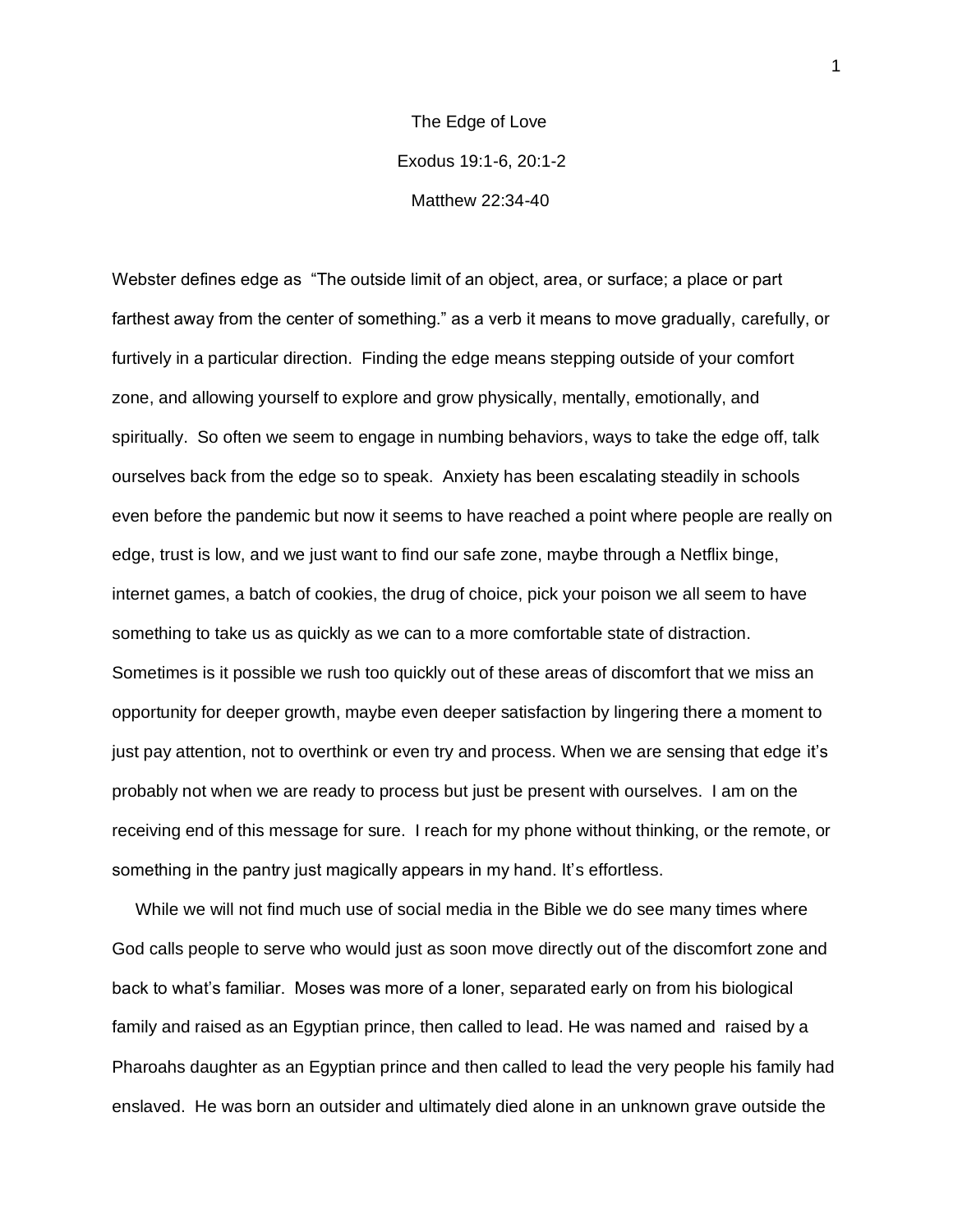promised land he had been seeking for so many years. The outcome of his life when looked at separately might look like the ultimate failure, but the process of his life, his actions, his faith, his obedience to God changed a nation, changed history, and his legacy is one of the greatest Biblical heroes. In the course of stories, the end of his life only emphasized his message, which pointed the people to God, not himself.

 When Jesus reveals the greatest commandment He refers back to the Hebrew scriptures and loving our neighbors as ourselves. The meaning of love here is not just a feeling but an action. The way it was written in the Hebrew scriptures originally was to be helpful and to benefit the other person. I find that comforting in a sense. I mean I can grill ya up a burger or rake your yard and be fine with it and maybe as we serve and benefit the feeling will come but I find hope it's more important to benefit people than like them. The pastor at Hope Lutheran shared a story of a time they found out some anti abortion radical group was coming to picket outside their church and his original feeling was anger and wanting to do something aggressive in return. After further thought he decided to gather the most meek in the Biblical sense, the most non violent most level headed of the congregation to form a committee and make a decision. It was during the pandemic and they were not able to cook or bake anything but they loaded up on prepackaged snacks and drinks and set up tables to serve them and that is just what they did. We can at least feed you and keep you hydrated while you walk around and shout. When they later wrote about it in their newsletter they were confused and didn't know what to make of it. It smacks of turning the other cheek and it also gives the hand and mind something to do besides talk and argue or agree or apologize.

 A professor in one of my first classes in seminary said this passage is the heart of the gospel for him. He had been married a long time to a Jewish woman he loved very much and this passage spoke to both of them. I could see in a sense how this could inform pretty much everything and the rest of the Bible expands on how to do this. Just when we think we have come to the edge of this task it's like that extra slide in an RV that pops out and makes a whole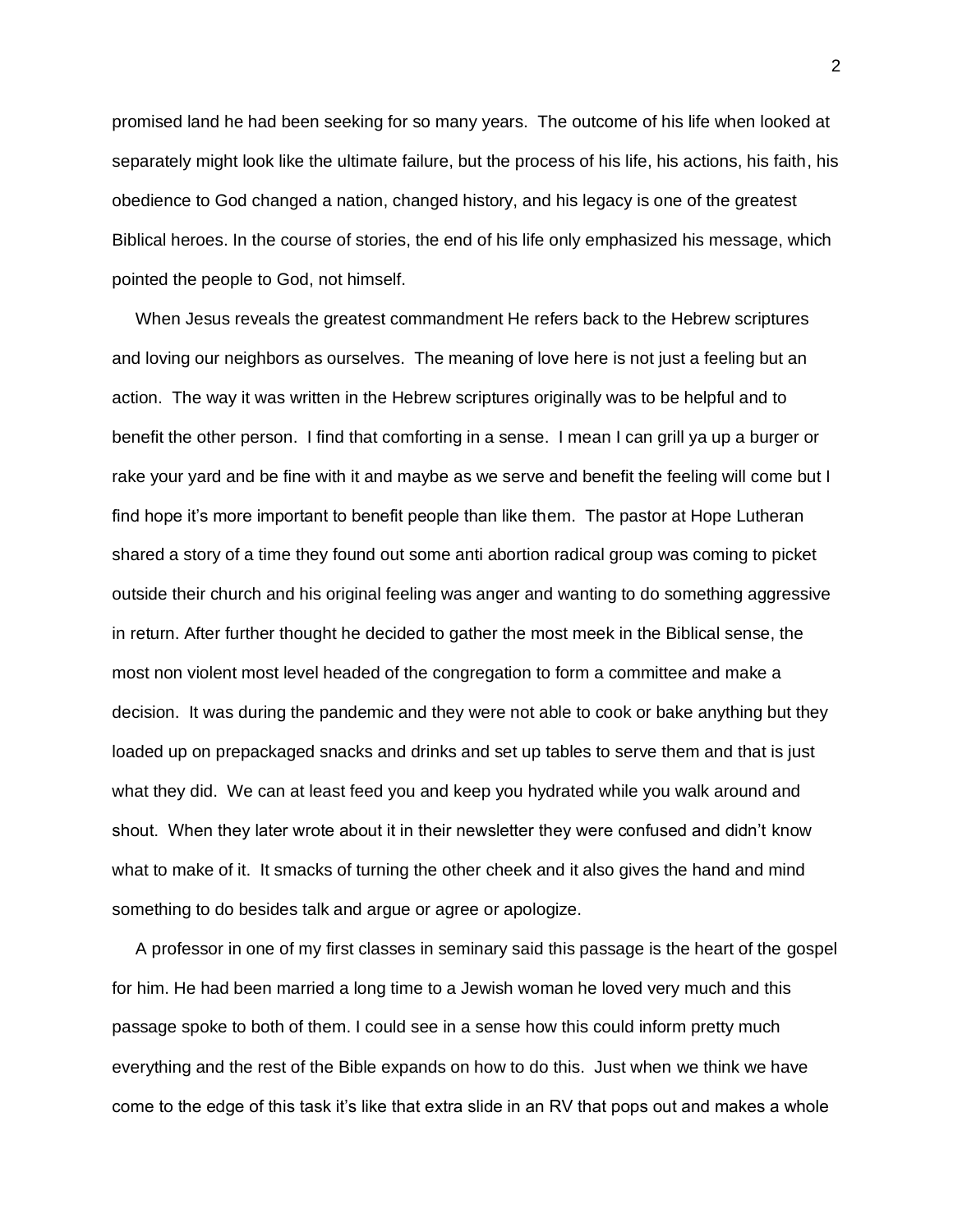extra room or even the suitcase with the extra zipper. Just when you think it's full and it cant budge one more inch you unzip that and there is just a little more wiggle room to expand. That is how it has worked for me. If it's truth it expands and opens the heart and the mind and makes room for new people, new thinking, bigger ideas.

 One of the necessary prerequisites is a little self reflection or a lot depending on the level of discomfort. I do a lot of driving these days for work and I find it really exciting to discover new podcasts and authors to listen to on audibles. One is hosted by Richard Rohrer and the Center for Action and Contemplation or CAC. He has compiled a list of personal biases we all tend to have. They all start with C and he has found more than he has written but I will just highlight a few.

Comfort Bias - I prefer not to have my comfort disturbed

Conservative/Liberal Bias - I lean toward nurturing fairness and kindness, or towards strictly enforcing purity, loyalty, liberty, and authority, and keeping the status quo as an expression of my political identity

Confidence Bias- I often prefer the bold lie to the hesitant truth

Contact Bias- When I don't have intense and sustained personal contact with "the other" my prejudices and false assumptions go unchallenged

Conspiracy Bias- Under stress or shame, our brains are attracted to stories that relieve us, exonerate us, or portray us as innocent victims of malicious conspirators.

Richard: "I dont know any other way to be free of all these biases except through the contemplative mind. I see almost every one of them within myself - at least at some point in my life. I also believe there are enough good-willed people out there who, if presented with a list of these biases, have the freedom to investigate, "How can I let go of that? How can I move beyond that?"

 The last aspect I want to explore is how suffering plays in to times of discomfort, those time we feel alone in the wilderness, lost in grief and impermanence and how to respond. To expand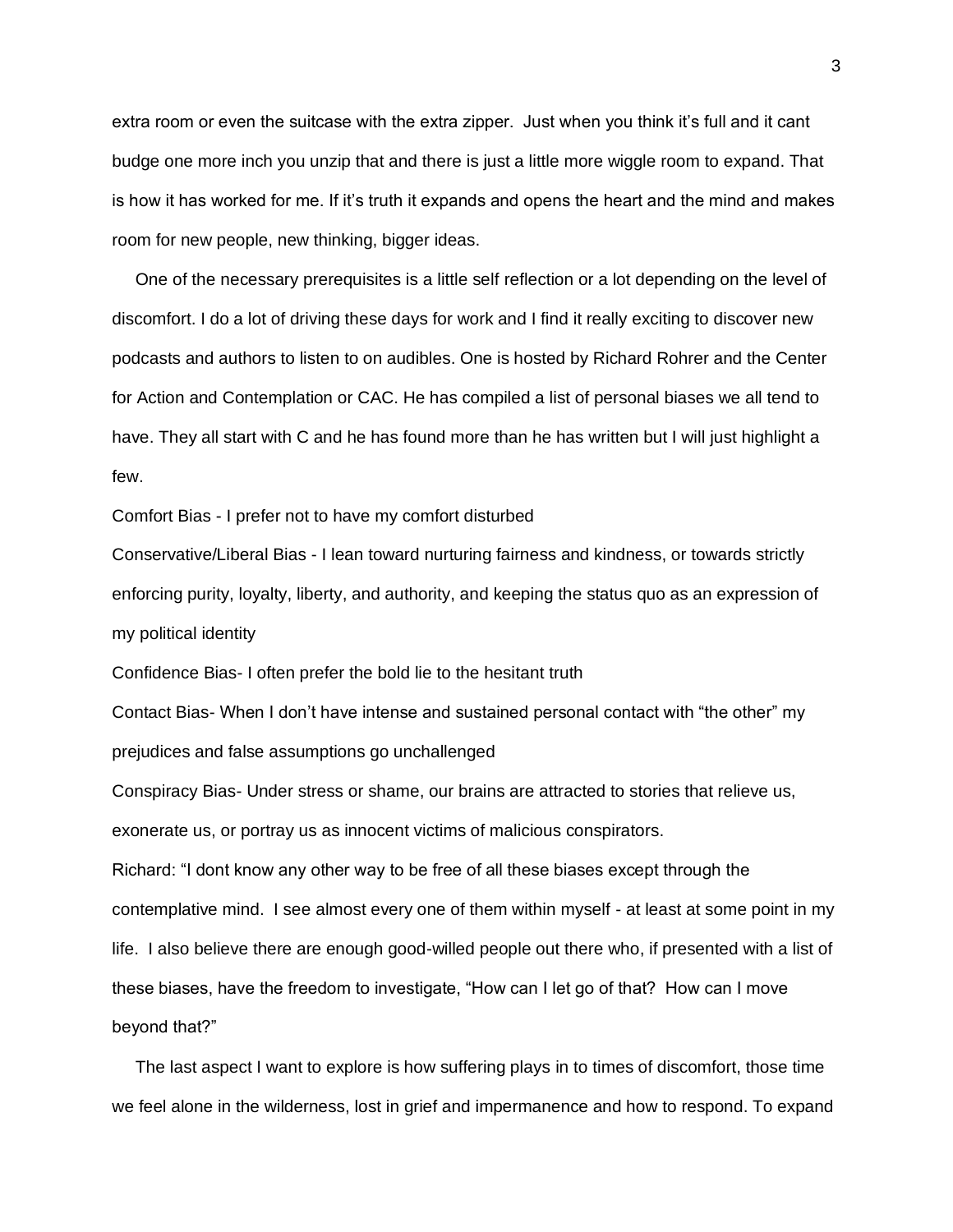and grow in love over a lifetime and do it faithfully and purposefully it should include some discomfort, probably some heart ache and inevitable some losses that will lead to some suffering. Love will rarely lead down the path of least resistance. Our culture would often prefer to look at measurable results and and wins and things like dying to live or losing yourself in order to gain connection to something bigger just don't get the most recognition and praise. It's unfortunate because willingness to be vulnerable is the bravest act. Sometimes through suffering we learn the biggest lessons about what is most important and in unspeakable ways it brings out the highest versions of people.

 I found out a family we knew well during our time in Estherville moved to Texas. I was not aware what town until not long ago when i realized it was a town west of San Antonio called Uvalde. The middle school girl who used to babysit our kids is the assistant principal of Robb elementary. I cannot imagine the unspeakable suffering that community has been through.

 I Susan Cain's book "Bittersweet, How Sorrow and Sadness Make us Whole," she talks about sorrow as something that awakens the longing that is spoken about in all the world religions. As we are born we take our first journey away from communion with God. We forget we ever had a divine connection. Then we remember and spend the rest of our live trying to get back, finding transcendence occasionally and wanting to stay as long as we can like Moses on the mountain. She then says we need to take whatever pain we cant get rid of and make it our creative offering. I heard a story of someone in Uvalda going through the coffee drive through and the barista says Good morning, are you taking care of yourself? She said I think so, how about you. The barista said well, I normally work in San Antonio but I am working here for a few weeks so the local workers can have time off to grieve. That's just as beautiful as the stories in Sarajevo or Ukraine where musicians play violin music in the streets while bombs are going off and literally things falling down around them. When Beethoven composed Ode to Joy he was already deaf. When it was first performed he had no idea the crowd had gone silent. When